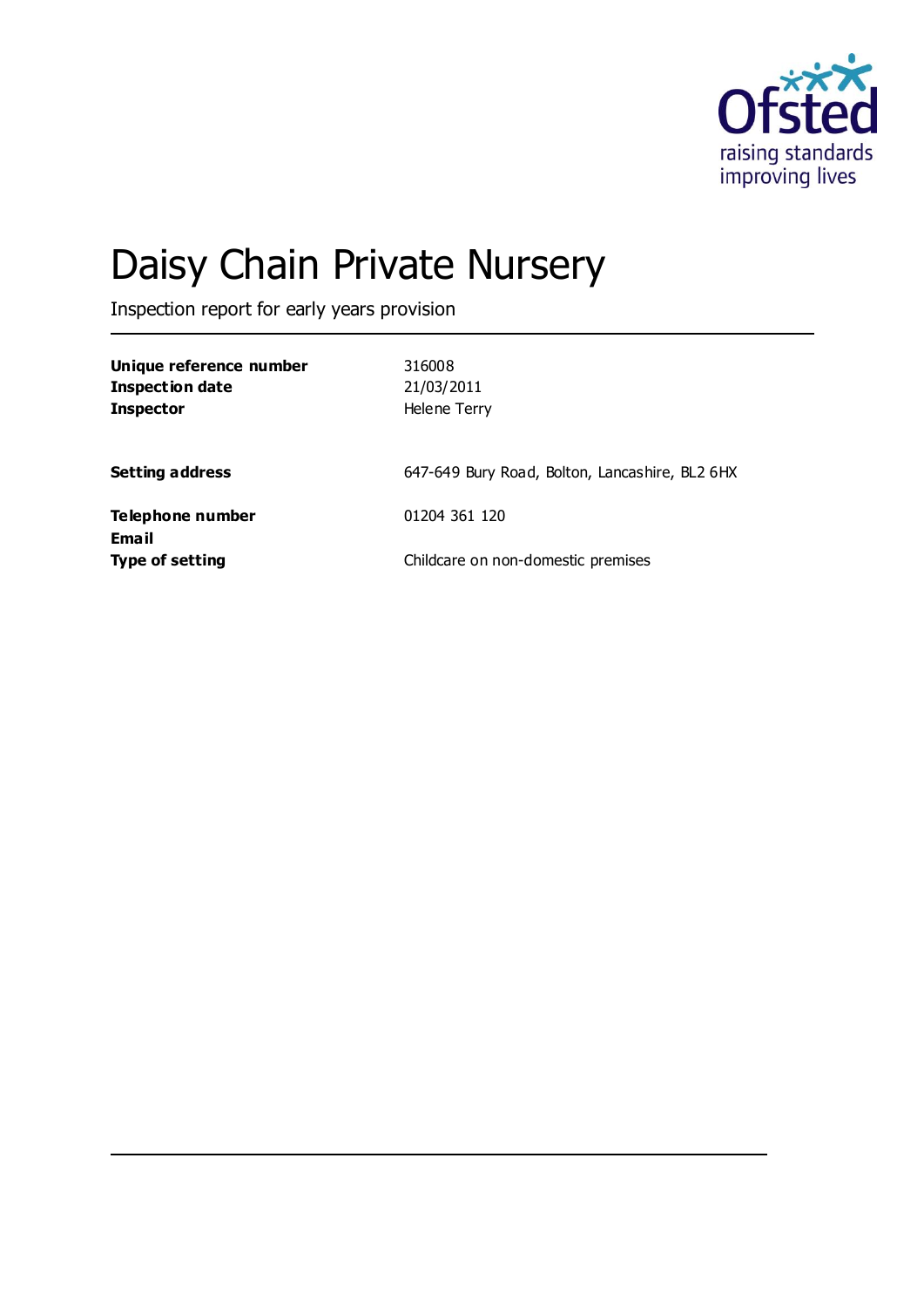The Office for Standards in Education, Children's Services and Skills (Ofsted) regulates and inspects to achieve excellence in the care of children and young people, and in education and skills for learners of all ages. It regulates and inspects childcare and children's social care, and inspects the Children and Family Court Advisory Support Service (Cafcass), schools, colleges, initial teacher training, work-based learning and skills training, adult and community learning, and education and training in prisons and other secure establishments. It assesses council children's services, and inspects services for looked after children, safeguarding and child protection.

If you would like a copy of this document in a different format, such as large print or Braille, please telephone 0300 123 1231, or email enquiries@ofsted.gov.uk.

You may copy all or parts of this document for non-commercial educational purposes, as long as you give details of the source and date of publication and do not alter the information in any way.

T: 0300 123 1231 Textphone: 0161 618 8524 E: enquiries@ofsted.gov.uk W: [www.ofsted.gov.uk](http://www.ofsted.gov.uk/)

© Crown copyright 2011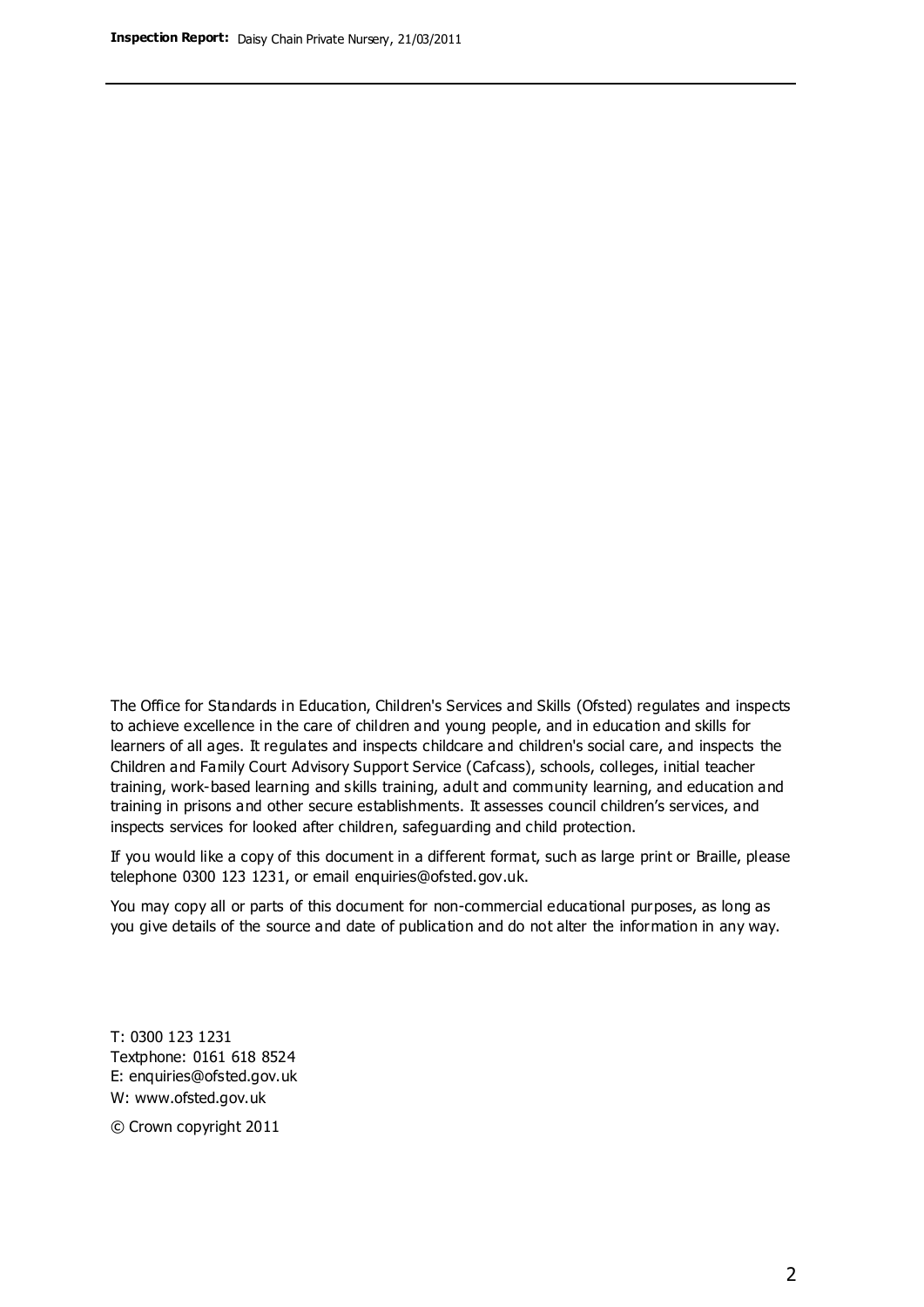## **Introduction**

This inspection was carried out by Ofsted under Sections 49 and 50 of the Childcare Act 2006 on the quality and standards of the registered early years provision. 'Early years provision' refers to provision regulated by Ofsted for children from birth to 31 August following their fifth birthday (the early years age group). The registered person must ensure that this provision complies with the statutory framework for children's learning, development and welfare, known as the *Early* Years Foundation Stage.

The provider must provide a copy of this report to all parents with children at the setting where reasonably practicable. The provider must provide a copy of the report to any other person who asks for one, but may charge a fee for this service (The Childcare (Inspection) Regulations 2008 regulations 9 and 10).

The setting also makes provision for children older than the early years age group which is registered on the voluntary and/or compulsory part(s) of the Childcare Register. This report does not include an evaluation of that provision, but a comment about compliance with the requirements of the Childcare Register is included in Annex B.

Please see our website for more information about each childcare provider. We publish inspection reports, conditions of registration and details of complaints we receive where we or the provider take action to meet the requirements of registration.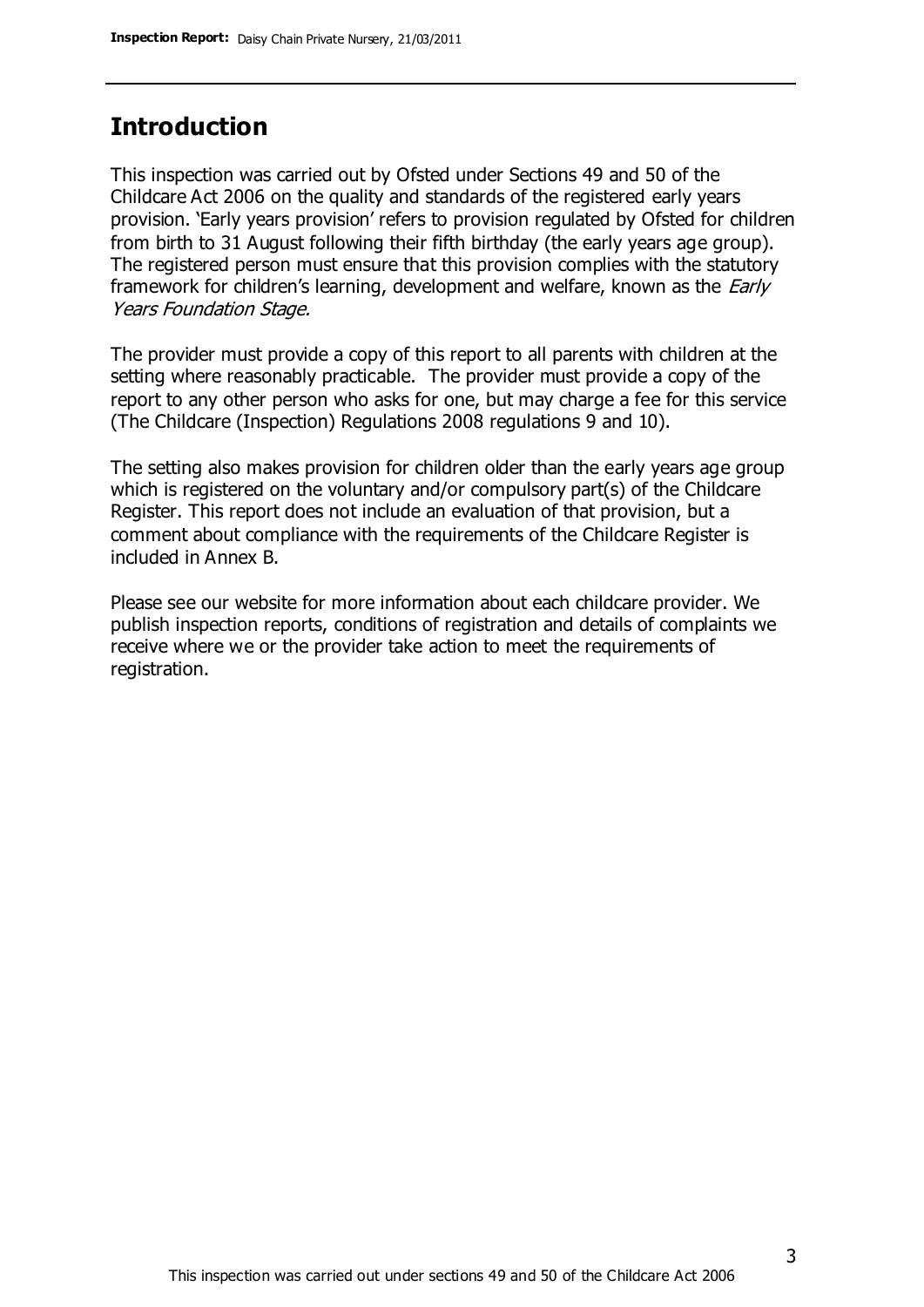# **Description of the setting**

Daisy Chain Nursery was registered in 1990. It is privately owned and operates from four age-related play areas within a converted house in Bolton, Lancashire. The setting is open each weekday all year round from 7.30am to 6pm. All children have access to the outdoor play areas. A maximum of 50 children may attend the setting at any one time, of whom no more than 50 may be in the early years age range. This provision is registered by Ofsted on the Early Years Register and the compulsory and voluntary parts of the Childcare Register.

There are currently 85 children aged from five months to four years on roll. Of these, 22 children receive funding for nursery education. The setting serves the local community and surrounding areas and supports children with additional needs and those who speak English as an additional language. Children attend for a variety of sessions throughout the week.

The setting employs 17 staff who work with the children, 14 of whom have early years qualifications. Three staff hold relevant degrees. The setting receives support from the local authority and is a member of the National Day Nursery Association.

## **The overall effectiveness of the early years provision**

Overall the quality of the provision is good.

The needs of all children are met well as staff recognise them as unique individuals. As a result, they make good progress in their learning and development. Effective relationships with parents, carers and other professionals help staff to promote good quality education and care. Children's health and welfare is effectively promoted through a wide range of policies and procedures. Self-evaluation is an integral part of the management of the setting, ensuring that staff are able to identify areas for improvements as part of an ongoing cycle. As a result, the setting shows a good capacity to continually improve.

# **What steps need to be taken to improve provision further?**

To further improve the early years provision the registered person should:

- ensure that all staff develop skills in systematically helping children to learn so that they make connections in their learning, are actively led forward and can reflect on their learning
- ensure that all staff systematically use the observations of each child s achievements to identify learning priorities.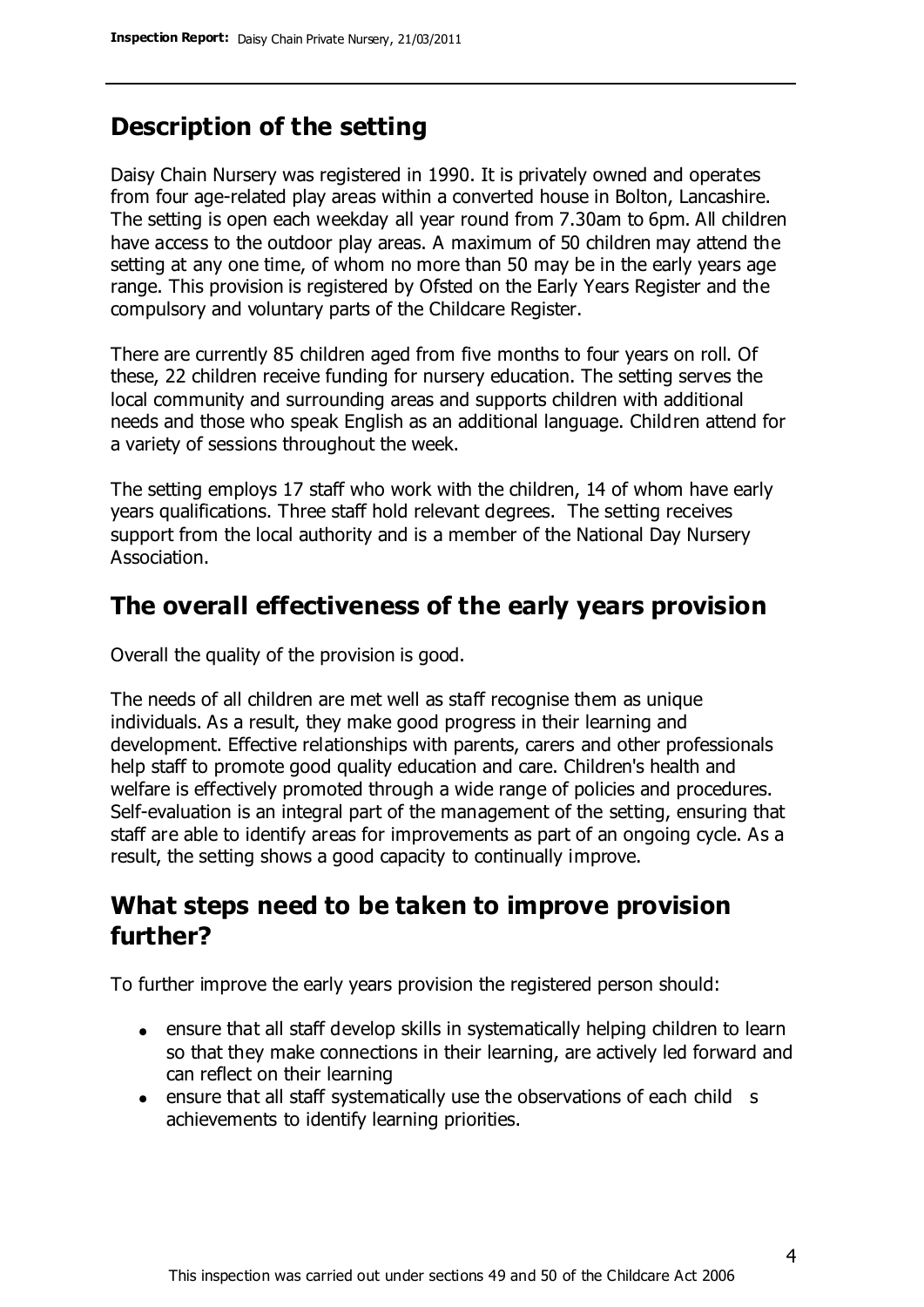# **The effectiveness of leadership and management of the early years provision**

Children are protected very well because staff have good knowledge of safeguarding issues. They have effective procedures for identifying a child at risk of harm and liaising with the appropriate child agencies. Safe recruitment and vetting procedures mean that suitable staff work with the children. Staff are well deployed throughout the nursery and there is a good key person system in place to ensure that each child receives individual care to meet their needs very well. The nursery has all of the required procedures and documentation for the safe and efficient running of the early years provision. Risk assessments are very thorough and cover all aspects of the setting including outings to ensure risks to children are minimised.

The environment is stimulating, well-organised and conducive to learning. Children's photographs and work adorns the walls giving them a sense of belonging. Inside and outdoors, resources are well-organised. As a result, children independently explore and investigate freely. The newly developed outdoor play areas are an asset to the nursery giving children lots of opportunities to explore natural materials and learn across all areas of their development. This is particularly beneficial for those children who learn better outdoors.

The nursery provides a service that is inclusive for all children. Staff readily adapt routines and activities so all children can take part. Children with additional needs are very well supported because staff understand their needs and work closely with their parents and other agencies. This means children make good progress in relation to their starting points. Children have plenty of opportunities to learn about the diverse world in which they live. They see positive images of people's differences and similarities through books and a good range of resources. Children also take part in activities celebrating a variety of festivals from around the world enabling them to learn to value and respect others.

The nursery staff work well in partnership with parents and carers to promote continuity of care and learning. Prior to a child starting, staff visit their home and parents contribute to their child's starting points in learning in a special booklet. Parents receive good information about the nursery, such as an information leaflet, some policies and procedures and regular newsletters. There is also useful information for parents displayed on the walls throughout the nursery. Parents are welcome to talk with the staff at any time and can view and add their comments to their child's development records, as result, providing very good continuity of care for all children. There are also regular parent's evenings when they further discuss the progress and achievements of their children. The nursery works well alongside other agencies involved in the care of children, such as speech and language therapists and health visitors. They work closely with local schools in the transition of children into their new schools and are currently developing systems to enable them to work more closely with other early years settings that children attend. Consequently, this enhances the continued progression of children's care, learning and development.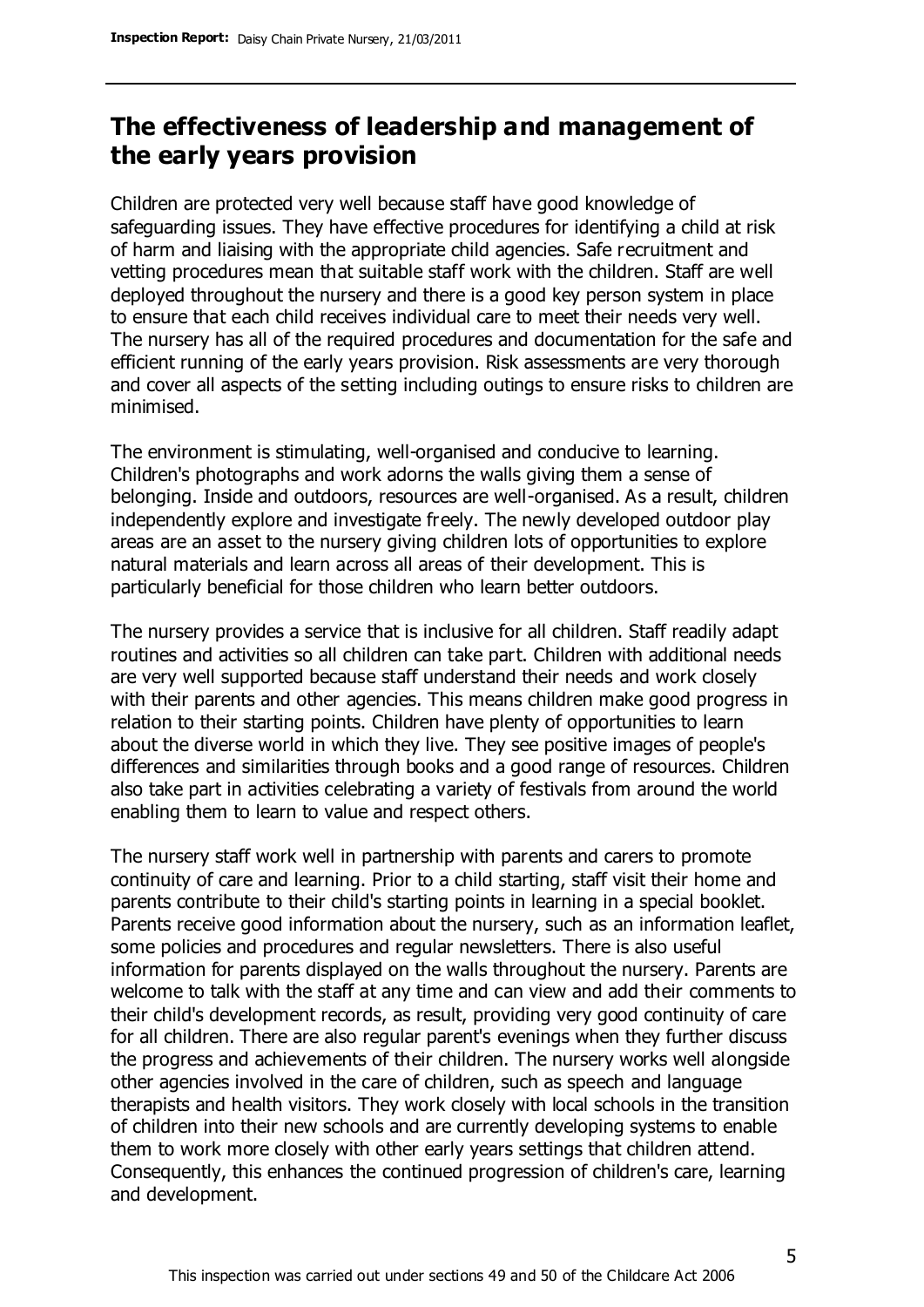Management effectively share their high ambitions for the nursery and successfully implement improvements to provide good quality care and education. These arise through continuous evaluation that includes the views of parents, carers, children and staff. Changes have been made to the nursery owing to parents comments. For example, halal meat is now available for those children requiring it. Management use various tools for monitoring the effectiveness of the setting alongside the local authority. They quickly act on any recommendations identified to improve the facilities for children.

# **The quality and standards of the early years provision and outcomes for children**

Children are happy and confident at the nursery. Their individual needs and learning styles are fully considered. As a result, they make good progress in their learning and development. Children take part in a variety of adult-led and childinitiated activities that are closely linked to their individual development plans and staff's observations of each child. As a result, children are enthusiastic about the activities because they reflect their interests and level of development. Children's learning journals are informative and demonstrate that children progress in the six areas of learning well. However, some are not rigorously maintained up-to-date, which potentially gives rise to gaps in learning. Most of the time staff's interaction with the children makes a strong contribution to the children's learning. However, some staff miss opportunities to extend learning by not actively leading children forward and challenging their thinking. Children are very enthusiastic and show good levels of communication and negotiation as they play alongside their peers. Children are also developing their early writing skills well. They have good opportunities to write for different purposes and have access to a range of writing resources which they select independently. Some three and four-year-olds can write their own names whilst others are writing recognisable letters of the alphabet. Pre-school children enjoy making their own books and then share these books with the babies, developing an understanding that print carries meaning.

Children are learning to be very independent in the setting. They confidently help themselves to resources. Babies are encouraged to feed themselves whilst preschool children enjoy serving their own lunch. Children behave well. Young children are learning to share and take turns whilst the older children, on the whole, play fairly and talk about swapping books and taking turns. Children learn mathematical concepts through everyday activities. For example monitors are chosen to help set the tables at lunch time and they count how many knives and forks are needed for the number of children present.

Children have good access to information and communication technology to support their learning and to help them develop skills that contribute to their future economic wellbeing. Preschool children confidently use the computer and smart board to support their learning whilst babies and toddlers enjoy exploring the 'pop up' activities as they press buttons to find out what happens. Children also explore the different materials, colours and textures as they thoroughly enjoy designing and creating their pictures from collage materials. Toddlers and babies delight in using the treasure baskets and sensory bottles using all their senses. Children are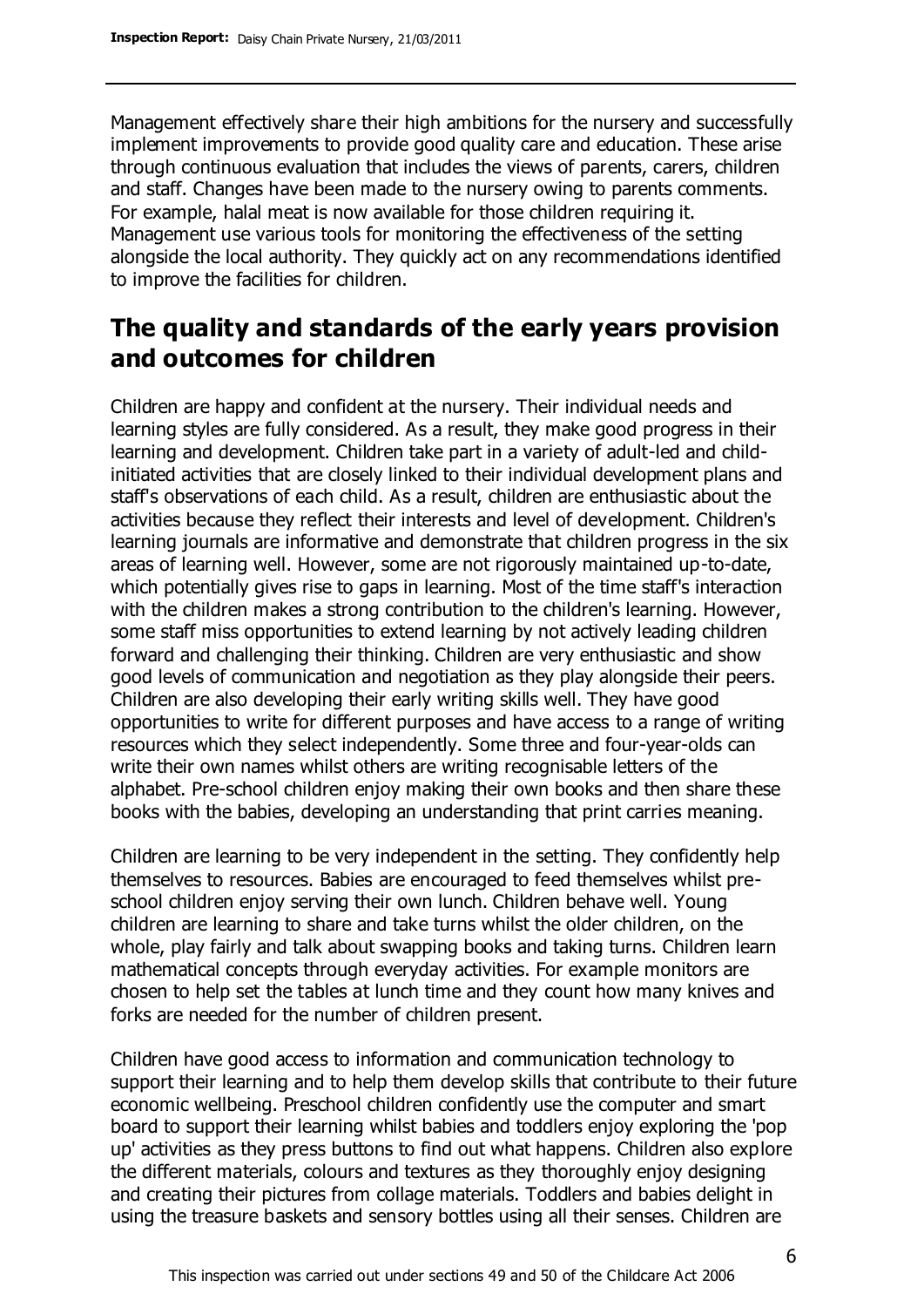involved in lots of activities to help them understand the world around them. They learn about lifecycles as they plant and grow flowers, herbs and vegetables and they observe the changes to the seasons.

A healthy lifestyle is actively promoted with daily opportunities for children to play inside and outdoors at the setting where they practise their large physical skills. Children benefit from meals and snacks that are healthy, nutritious and support their individual dietary needs. For example, they enjoy eating a selection of fresh fruits daily as well as delicious freshly prepared meals on-site by the cook. Children talk about the vegetables making them strong because they have vitamins in them. In addition, children have good access to fresh drinking water which they can help themselves to when they are thirsty.

The children develop a good awareness of staying safe. Staff enable the children to take responsibility for themselves and use tools safely under appropriate supervision. They also take part in regular fire drills and learn about road safety during activities and when out on visits into the environment.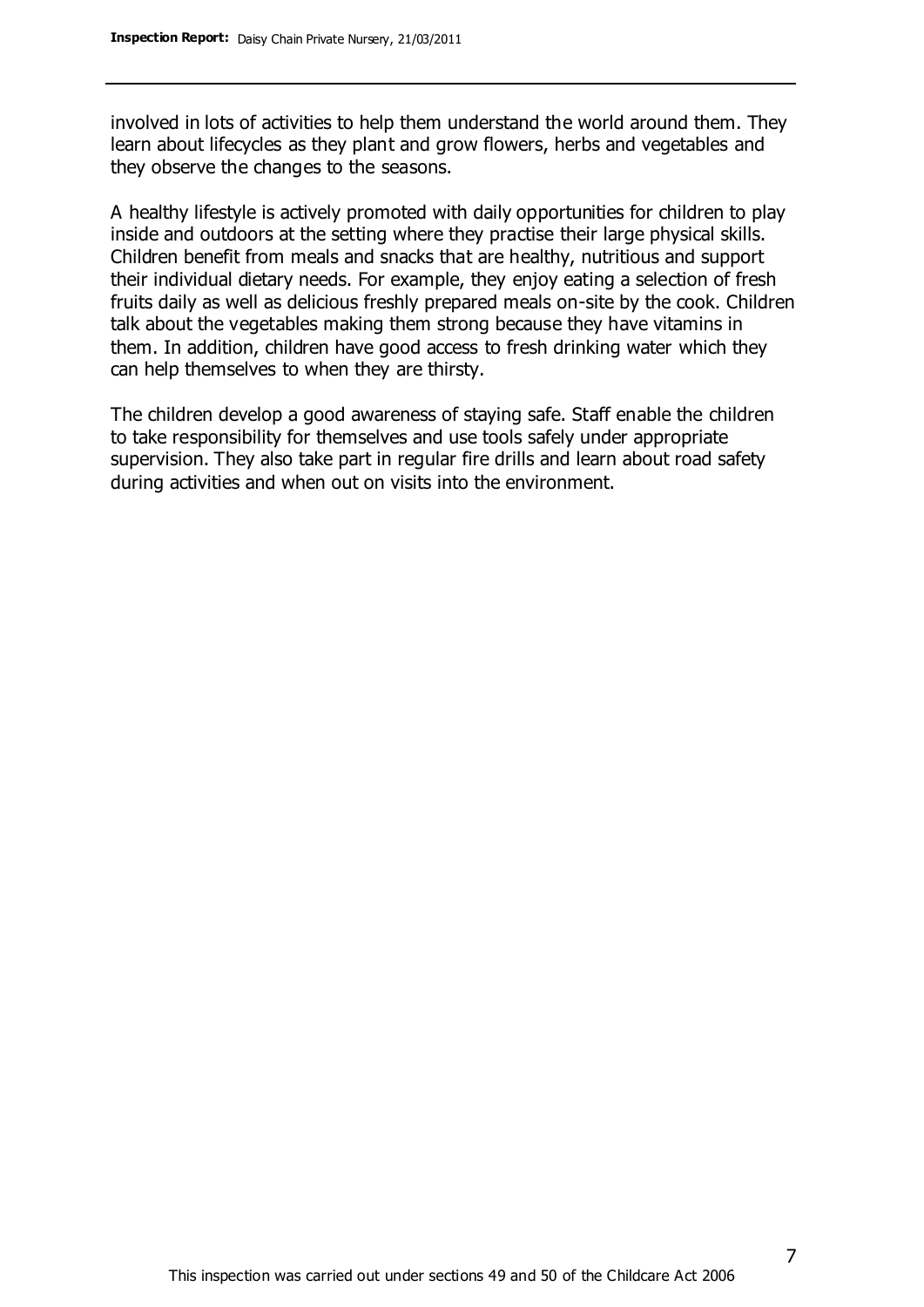# **Annex A: record of inspection judgements**

#### **The key inspection judgements and what they mean**

Grade 1 is Outstanding: this aspect of the provision is of exceptionally high quality Grade 2 is Good: this aspect of the provision is strong Grade 3 is Satisfactory: this aspect of the provision is sound Grade 4 is Inadequate: this aspect of the provision is not good enough

### **The overall effectiveness of the early years provision**

| How well does the setting meet the needs of the<br>children in the Early Years Foundation Stage? |  |
|--------------------------------------------------------------------------------------------------|--|
| The capacity of the provision to maintain continuous                                             |  |
| improvement                                                                                      |  |

### **The effectiveness of leadership and management of the early years provision**

| The effectiveness of leadership and management of the             |   |
|-------------------------------------------------------------------|---|
| <b>Early Years Foundation Stage</b>                               |   |
| The effectiveness of leadership and management in embedding       |   |
| ambition and driving improvement                                  |   |
| The effectiveness with which the setting deploys resources        |   |
| The effectiveness with which the setting promotes equality and    |   |
| diversity                                                         |   |
| The effectiveness of safeguarding                                 | 7 |
| The effectiveness of the setting's self-evaluation, including the |   |
| steps taken to promote improvement                                |   |
| The effectiveness of partnerships                                 |   |
| The effectiveness of the setting's engagement with parents and    |   |
| carers                                                            |   |

## **The quality of the provision in the Early Years Foundation Stage**

The quality of the provision in the Early Years Foundation Stage  $\vert$  2

## **Outcomes for children in the Early Years Foundation Stage**

| <b>Outcomes for children in the Early Years Foundation</b>    |  |
|---------------------------------------------------------------|--|
| <b>Stage</b>                                                  |  |
| The extent to which children achieve and enjoy their learning |  |
| The extent to which children feel safe                        |  |
| The extent to which children adopt healthy lifestyles         |  |
| The extent to which children make a positive contribution     |  |
| The extent to which children develop skills for the future    |  |

Any complaints about the inspection or report should be made following the procedures set out in the guidance available from Ofsted's website: www.ofsted.gov.uk